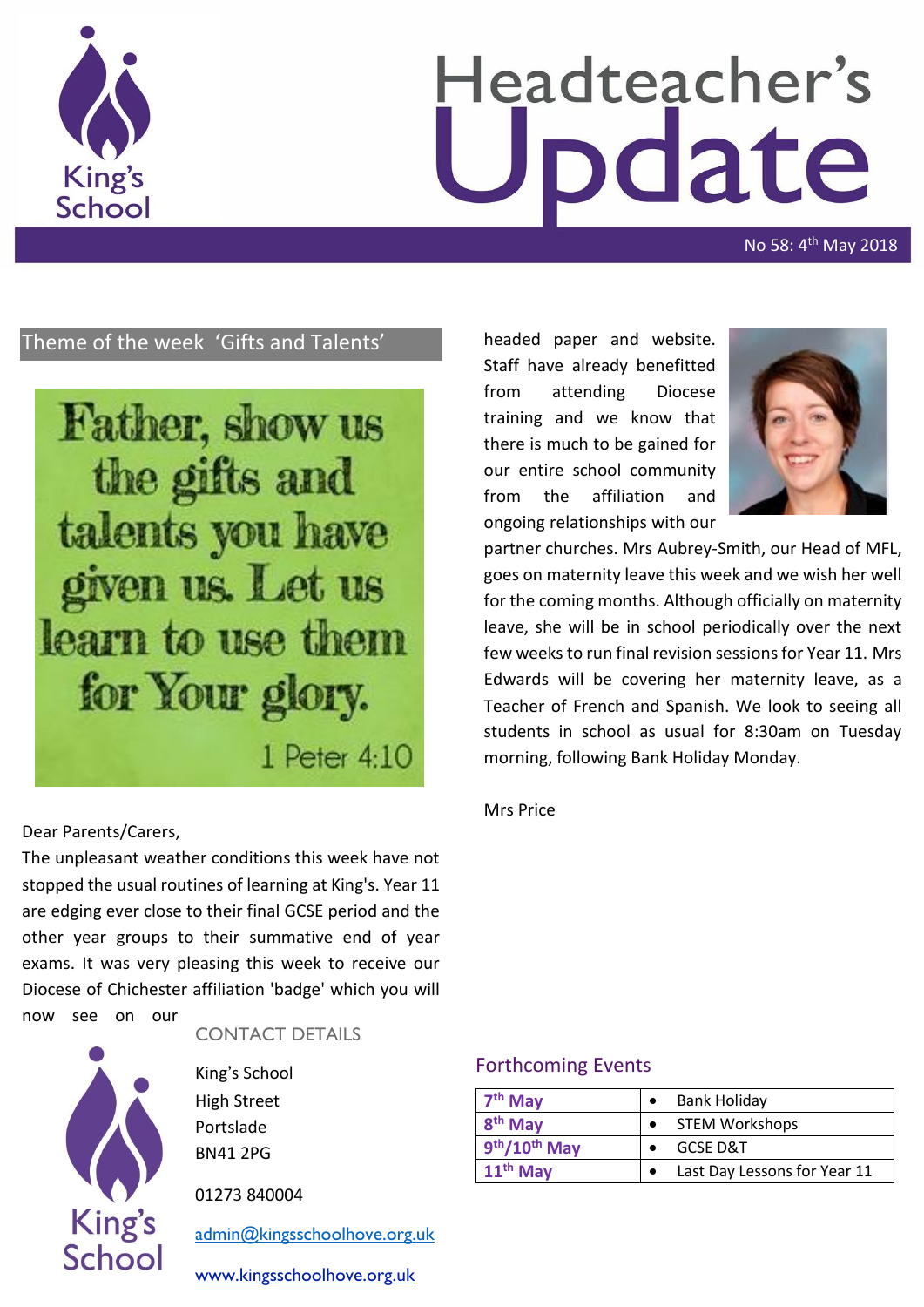# **King's School**

# Collection of Students at 3pm

Wherever possible we encourage students not to travel to school by car. Where this is unavoidable please can we ask parents and carers not to drive right up to the Student Entrance.

This part of Applesham Way is a 'dead end' and driving up this section of road and turning creates a safety hazard for students and causes a nuisance to our neighbours. Please also avoid picking up students at the intersection of Applesham Way and Maplehurst road and take care not to park over residents' driveways. If you do need to collect students please park much further down Applesham Way and ask students to meet you there.

## Bank Holiday- Monday 7<sup>th</sup> May

A reminder that Monday 7th May is a Bank Holiday and the school will be closed on this date.

# Emotional, Mental Health and Wellbeing Evaluation

At King's we work closely with the local authority to support the wellbeing of staff and students. The local authority are working hard to improve their offer to support young people in the city. It would be extremely useful if you could take a moment to complete their on line questionnaire. Your responses will feed in to a city wide survey across all of the schools in Brighton and Hove.

Please use this link to complete the parent questionnaire:

#### <https://www.research.net/r/emhwbparent>

Please use this link for your child to compelte the young person questionnaire:

<https://www.research.net/r/emhwbyoungperson>

## Year 11 Parents' Celebration Events

We would like to celebrate the contribution of parents of our founding year group to the school's growth in a number of ways.

Firstly, year 11 parents are welcome to join staff to see students arrive for their Summer Ball from 6pm on Wednesday 20th June at the Brighton Hilton Metropole. Year 11 parents are also invited to accompany their children to collect their GCSE results on Thursday 23rd August. Drinks and pastries will be served to students and parents and senior staff will be available to celebrate with our students and parents and to offer any advice/practical support needed for students on this day.

In the autumn we will be holding a 'Certificate Presentation Evening' where we will invite students and their parents in to collect their GCSE certificates and celebrate their many achievements.

We are also working on a further event for our Year 11 parents and will communicate details in due course.

#### Parent Prayer

Thank God for a really positive start to this summer term. Please be praying over the coming weeks for our all our students, as we move in to the summer exam period. Pray for anxiety to be calmed, for focus throughout and for good health.

#### Exam Prayer Space

During the first week of the official GCSE exam period,  $14<sup>th</sup> - 18<sup>th</sup>$  May, we will be running a prayer space for students. This will be open from 8.00-8.25 each morning, in the pastoral office in the English block. A member of staff will be available to pray with any students who would like that opportunity, to take prayer requests or just offer a moment to reflect and be quiet.

# Year 11- Final Day of Lessons 11<sup>th</sup> May

On Friday 11th May all Year 11 students should arrive in school for 8:30am as usual in full school uniform. They will be involved in normal lessons and revision sessions until first break. After break they will have a special 'Leavers' Communion'. At 12:30pm they will have lunch. If weather conditions are good we will be having a 'bring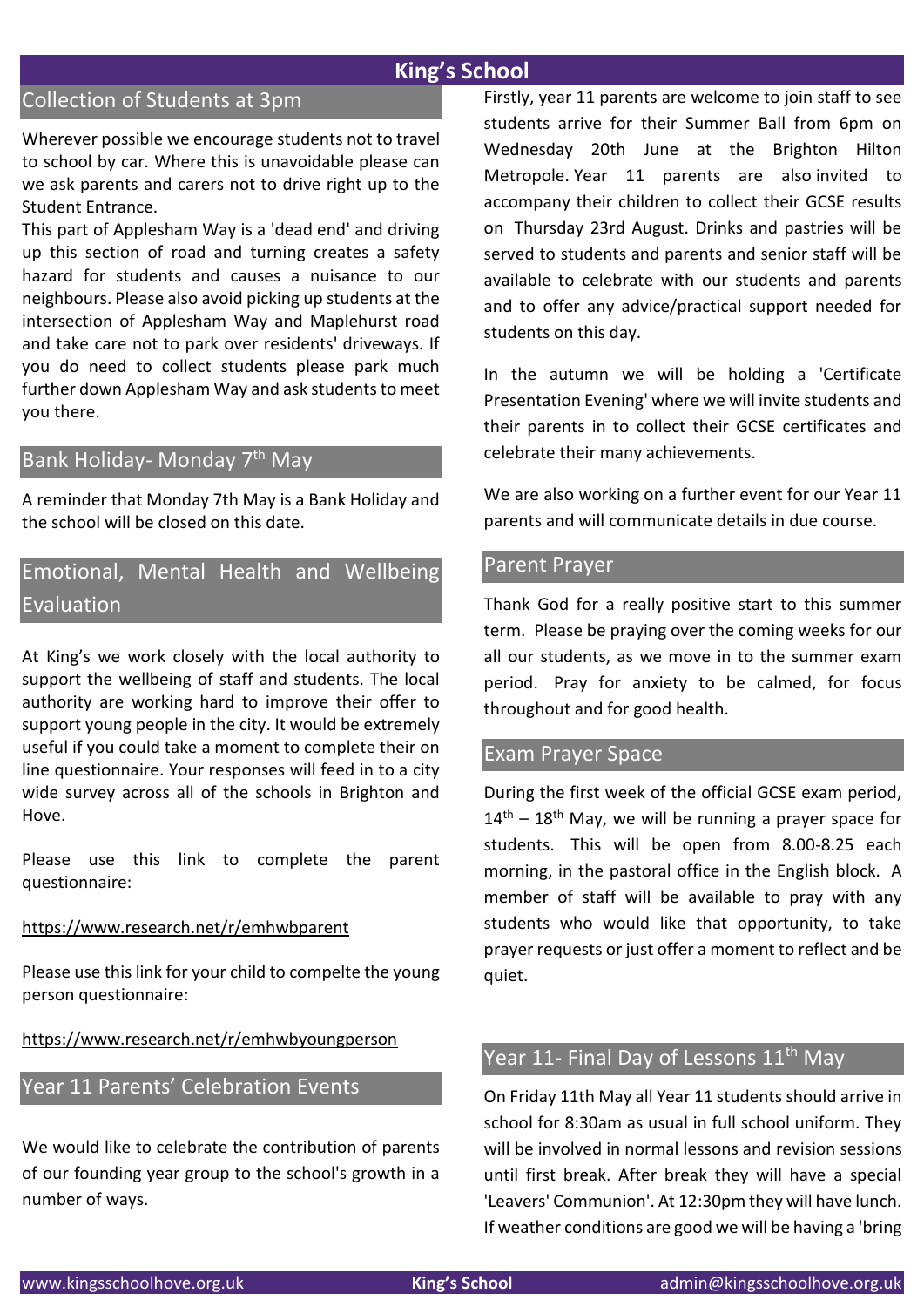# **King's School**

and share' picnic lunch outside. The school will provide food for all students but they are also invited to bring food items to share with the year group if they would like to. At 1:20pm students will have an assembly. They will leave school at 2:30pm on this date.

## GCSE DT Innovation Challenge

Having finished their coursework, Year 11 Product Design students are readying themselves for the practical part of their exam, which lasts 6 hours and is spread over two days ( $9<sup>th</sup>$  and  $10<sup>th</sup>$  May). They also have a review period on a third day. Students are given set criteria and must work to this to produce a design piece over this time. If students can replicate the skills they have shown in lessons and their coursework, they are all well set for success in this part of the exam. We wish them well. To support students with their preparation for the exam Mr Bagnall will have the Design Technology department open for a Period 7 session on Tuesday  $8<sup>th</sup>$  May. We are all looking forward to seeing the designs that the students create for this challenge.

# Year 11 Saturday Intervention Session-History 5<sup>th</sup> May 2018- Cancellation

Due to circumstances beyond our control, the Saturday Intervention Session for History on 5<sup>th</sup> May 2018 has had to be cancelled. Please accept our sincere apologies for this. The lecture on Anglo-Saxon Unit 2 (key rebellions and the Harrying of the North), which was going to be delivered, will be available on our VLE so that students can access it over the Bank Holiday Weekend. Instructions on how to access it will be communicated to students via Show My Homework. Students can also ask questions about the lecture, which will feature power-point slides and a voice-over, through Show My Homework and in History lessons during the week beginning  $8<sup>th</sup>$  May 2018.

## Year 11 May Half Term Intervention

The May half-term will be a welcome break in the exam season for our Year 11 students as they will be able to re-charge themselves and revise for the exams after the holiday. At this point, students will know they are over half-way through their exams and will be able to focus specifically on the exams that follow the break. To support them with this, we have revision sessions for targeted students during the half term. Please see the timetable below. Parents and students will be given letters to confirm which sessions students are expected to attend. If parents have any questions about the timetable, please contact the school via the usual channels.

| Day/Date             | Time                   | Subject                 |
|----------------------|------------------------|-------------------------|
| Tuesday              | $9.00$ am $- 12.15$ pm | History                 |
| 29 <sup>th</sup> May | $1.00pm - 3.00pm$      | English Language        |
| Wednesday            | $9.00$ am $- 12.15$ pm | History                 |
| 30 <sup>th</sup> May |                        |                         |
| Thursday             | 9.30am - 11.00am       | Science – (Double)      |
| $31st$ May           |                        |                         |
|                      | $11.00$ am - 12.00pm   | Science – (Triple)      |
|                      | 9.00am – 11.30am       | Maths                   |
| Friday $1st$         | $9.00$ am $- 12.15$ pm | Music                   |
| June                 | $9.30$ am - 11.30am    | Geography               |
|                      | 10.00am - 11.30am      | <b>Business Studies</b> |

At this point, please can we mention how proud we are of our Year 11 students, their diligence with their studies and their commitment to the process of revision and exam practice.

## Trips and Events

This week, letters have gone to parents for the following trips and events:

A Drama department visit to see 'Matilda' in London on July 5th. 41 places are available across years 7-10 and a lottery will take place to determine who can take part. The deadline for slips is Wednesday 16<sup>th</sup> May and lucky students will be informed of their place soon after.